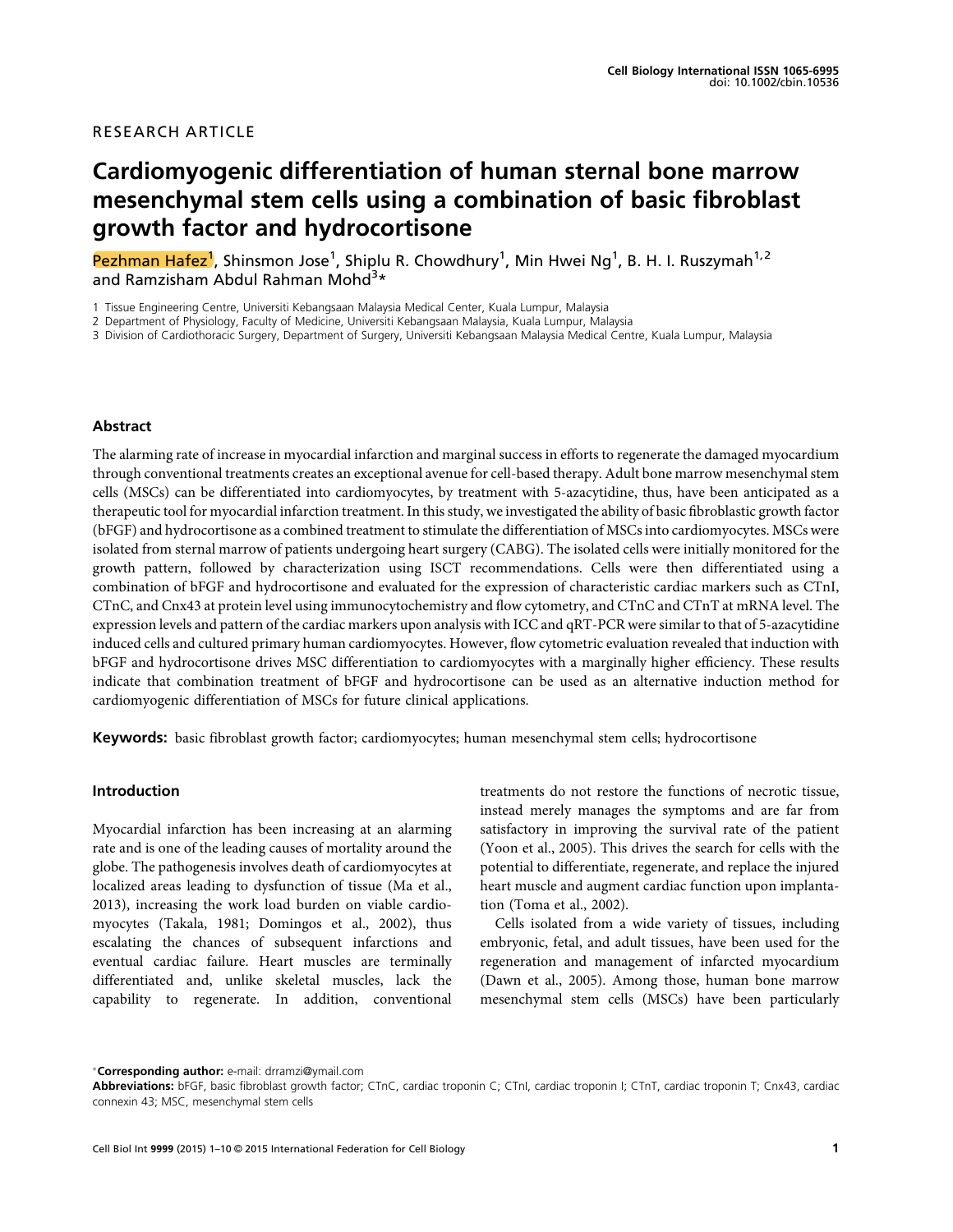exciting because of the relatively less ethical hurdles and their ability to differentiate into cardiomyocytes in vitro and in vivo setting. In addition to their potential to differentiate and replenish the damaged myocardium upon implantation, MSCs are also believed to exert cyto-protective effects on native cardiomyocytes through secretion of trophic factors, stimulation of angiogenesis, activation of resident cardiac stem cells, and modulation of invading immune cells (Orlic et al., 2001; Abarbanell et al., 2009; Rogers et al., 2011).

MSCs require induction with appropriate factors for in vitro cardiomyogenic differentiation. Over the past two decades researchers have presented different approaches to induce the differentiation of MSCs into cardiomyocytes, including use of chemical inducers (Banf et al., 2000; Lin et al., 2004; Antonitsis et al., 2007; Hsu et al., 2010), growth factors (Khezri et al., 2007; Hahn et al., 2008; Franco et al., 2011), and co-culture with primary cardiomyocytes (Labovsky et al., 2010). 5-Azacytidine is a widely used chemical induction factor in differentiation of stem cells and has demonstrated significant success in deriving cardiomyocytes from stem cells of various sources. However, 5-azacytidine is a nucleoside analog, which gets incorporated into nucleic acids and its carcinogenicity has been widely reported both in vitro (Holliday, 1991) and in vivo (Carr et al., 1984; Cavaliere et al., 1987). In addition, a recent report from International Agency for Research on Cancer(IARC, WHO) classifed 5-azacytidine as probably carcinogenic to humans (group 2A drugs; Alagesan and Griffn, 2014). Taken together, the aforementioned reports raise a cautionary note on the use of 5-azacytidine for generation of cardiomyocytes for therapeutic applications, and emphasize the need for alternative induction methods.

Recent rise in understanding of the factors involved in cardiac development resulted in the use of growth factors to induce in vitro differentiation of stem cells. Bone morphogenic protein (BMP-2/4), activin A (Han et al., 2011), insulin like growth factor (IGF-1), and fbroblast growth factor (FGF-2; Franco et al., 2011; Asumda and Chase, 2012; Asumda, 2013) are few examples that have been tested to induce cardiomyogenic differentiation of multiple stem cell sources, including embryonic stem cells, induced-pluripotent stem cells, and MSCs. Basic fbroblast growth factor (bFGF) is a member of heparin binding growth factor and is known to have an important role in driving MSCs to the cardiomyogenic lineage during embryogenesis (Sugi and Lough, 1995; Sugi et al., 1995; Rosenblatt-Velin et al., 2005). Hydrocortisone, a stress hormone produced by the adrenal gland, has been shown to stimulate the entry of cardiomyocytes into division cycle, and thus enhances their proliferation in vitro (Zuk et al., 2002; Giraud et al., 2006; Vindigni et al., 2013).

Present study characterized the sternal MSCs and tested the potential of these MSCs to differentiate into

cardiomyogenic lineage. We demonstrated that sternal marrow is a good source for MSCs and possesses the potential to differentiate into cells of mesodermal tri-lineage. It was also found that combination of bFGF and hydrocortisone induced the differentiation of sternal marrow MSCs into cardiomyocytes with efficiency comparable to that induced by 5-azacytidine.

# **Materials and methods**

### Ethics statement

Samples were collected from patients suffering from coronary artery disease and scheduled for coronary artery bypass grafting (CABG) with informed consent. Collection and usage of samples were approved by the Universiti Kebangsaan Malaysia Medical Research and Ethics committee (FF-385-2011).

#### Isolation and culture of sternal marrow MSCs

Approximately  $7 \pm 1$  mL of sternal marrow was collected using heparinized syringe from sternum and processed for MSC isolation within 45 min of sample collection as described elsewhere (Hsu et al., 2010). In brief, the bone marrow mononuclear cells were separated using Ficoll paque (GE, USA) density gradient method and plated in  $75 \text{ cm}^2$  tissue culture treated flasks with  $15 \text{ mL}$  MSCs medium, consisting of Dulbecco's Modifed Eagle Medium (DMEM, Invitrogen, USA), 10% fetal bovine serum (FBS, Invitrogen, USA), ascorbic acid (Sigma, USA), Glutamax (Invitrogen, USA), and antibiotic-antimycotic that contains 10,000 U/mL of penicillin, 10,000  $\mu$ g/mL of streptomycin, and 25 µg/mL of Fungizone<sup>®</sup> (Gibco, USA). Cells were incubated at 37 $\degree$ C in a 5% CO<sub>2</sub> humidified incubator for 3 days before the frst medium change. MSCs were isolated based on their ability to attach to culture surface. Once adherent cells reached 80–90% confuence, the cells were detached with 0.05% trypsin ETDA (Gemini, USA) and subcultured. Cells in passage3 (P3) were used for downstream experiments.

#### Growth kinetics analysis of sternal marrow MSCs

To identify the initial density of sternal marrow MSCs in primary culture, non-attached cells were removed by washing with PBS at 72 h. Cells were harvested using 0.05% trypsin and total cell number and viability was estimated via trypan blue exclusion assay using a hemocytometer. Growth kinetics and doubling time were determined according to a previous protocol with modifcations (Hsu et al., 2010). In brief, MSCs were seeded at a density of 1,000 cells/well in 12-well plate. Cells from triplicate wells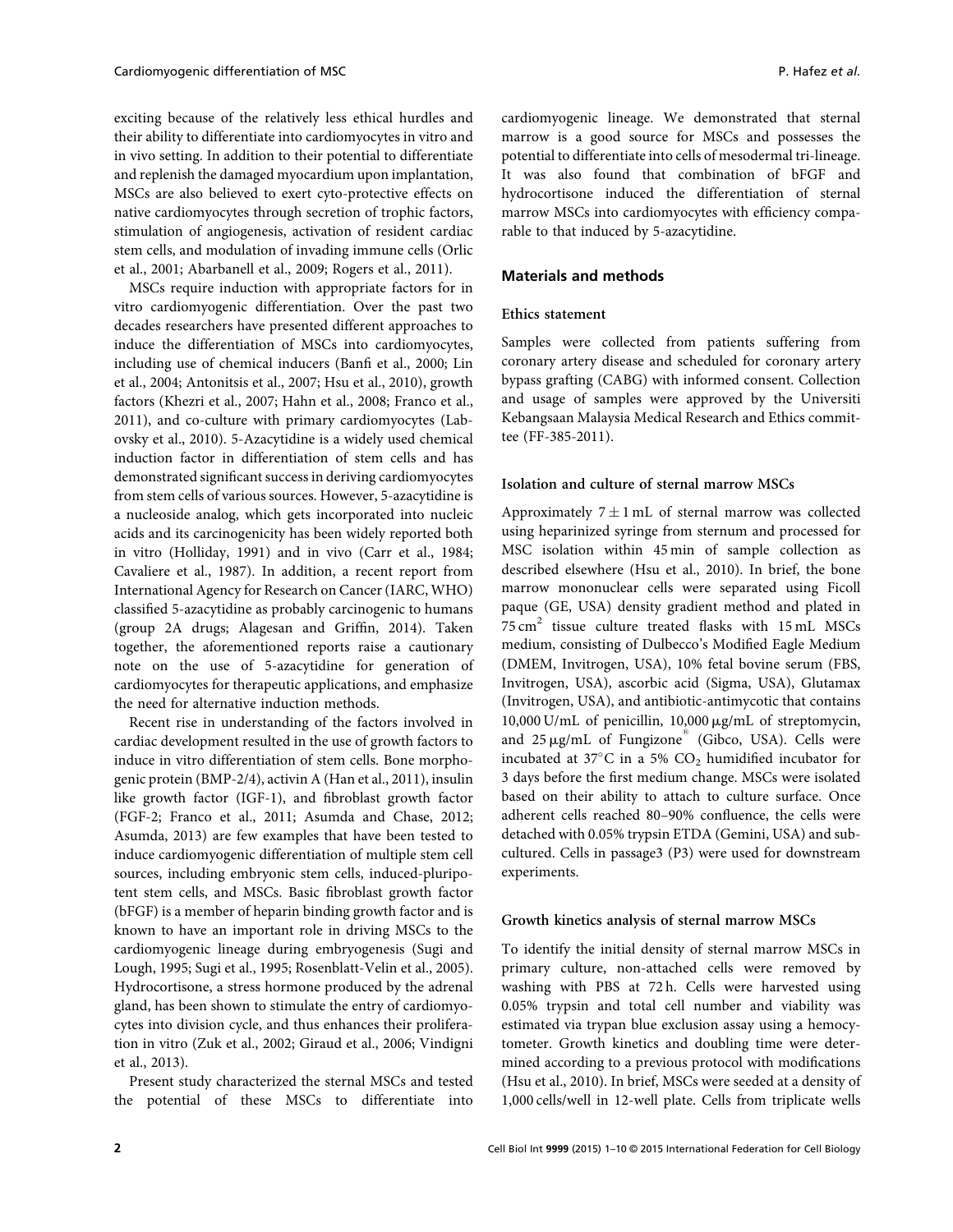were harvested using 0.05% trypsin-EDTA and cell number was determined every 48 h until day 12. The growth kinetics of cultured MSCs in different passages (P1, P2, and P3) was determined by plotting the cell number against days in culture and cell doubling time was calculated using an online doubling time calculator following formula  $X = h \times ln(2)/ln$ ( $c2/c1$ ), where "c" is the number of cells at each time of collection and "ln" is a neperian logarithm (Roth, 2006, http://www.doubling-time.com/compute.php).

### Immunophenotype analysis by flow cytometry

Human sternal marrow MSCs were tested at passage 1 by flow cytometry for surface marker expression to ensure that the cells meet the minimal criteria described by international society of cellular therapy (ISCT; Dominici et al., 2006). The cells were harvested with 0.05% trypsin-EDTA, washed with 0.2% bovine serum albumin (BSA) in PBS, and stained with the following list of antibodies; mouse anti-human CD14, CD29, CD44, CD45, CD73, CD90, CD105, anti-HLA-DR (BD Pharmingen, USA), CD13, and CD34 (Life Technology, USA). In brief,  $2 \times 10^5$  cells were suspended in 100  $\mu$ L of 0.2% BSA in PBS and stained with individual antibodies (at concentration as per manufacturer's recommendation) in separate tubes for 30 min. The cells were then washed with 0.2% BSA/PBS twice and fixed in 4% paraformaldehyde. Samples were washed twice in PBS, suspended in 0.2% BSA/PBS, and analyzed by FACS Calibur cytometer (BD Biosciences, USA) using CellQuest Pro software. Ten thousand gated events were recorded. Gating was determined based on unstained controls.

### Differentiation potential analysis of sternal marrow MSCs

Multi-lineage differentiation potential of sternal marrow MSCs was assayed in passage 3 by inducing their differentiation into osteocytes, adipocytes, and chondrocytes. MSCs cultured in medium without induction factors were used as control.

### *Osteogenic differentiation*

Osteogenic differentiation of human sternal marrow MSCs was induced in  $\alpha$ -MEM (Sigma–Aldrich, USA) supplemented with  $0.1 \mu M$  dexamethasone (Sigma–Aldrich), 10 mM b-glycerol phosphate (Sigma–Aldrich), and 0.2 mM ascorbic acid-2-phosphate (Sigma–Aldrich). Cultures were replenished with fresh medium twice/week and changes in cell morphology and growth pattern were closely monitored using a phase contrast microscope until day 21. Differentiation was assessed by staining with Alizarin red for calcium deposition. Briefy, cells were fxed with cold ethanol for 1 h, rinsed with PBS, and stained with Alizarin red for 1 h. Excess stain was washed off using PBS, followed by incubation with boric acid buffer and counterstaining with hematoxylin. Controls and differentiated cultures were then evaluated using a bright feld microscope (Olympus-CK40, Japan).

### *Adipogenic differentiation*

Adipogenic differentiation of human sternal bone marrow MSCs was induced in DMEM/F12 supplemented with 0.25 mmol/L 3-isobutyl-1-methylxanthine (Sigma–Aldrich), 100 nmol/mL dexamethasone, and 100 nmol/L human recombinant insulin (Sigma–Aldrich). Culture medium was changed every 3 days and was closely monitored using phase contrast microscopy for lipid deposition. On day 21, cells were stained with Oil Red O to identify lipid deposition. Briefy, the adipogenic cultures were rinsed once with PBS and fxed with 10% formalin for 60 min at room temperature. Formalin was discarded and the cells were stained with 0.36% Oil Red O stain for 50 min. The cultures were then examined using a bright feld microscope

#### *Chondrogenic differentiation*

Chondrogenic differentiation of human sternal bone marrow MSCs was induced in DMEM/F12 supplemented with transforming growth factor-beta-3 (TGFß; 10 ng/mL). Briefly,  $2 \times 10^6$  human sternal bone marrow MSCs were pelleted in a 15 mL polypropylene tube and cultured in chondrogenic medium for 21 days. Resulting tissue was fxed, sectioned, and stained with Safranin O to identify the presence of proteoglycans and glycosaminoglycan within the tissue matrix. In brief, slides were stained by Weigert's iron hematoxylin (Sigma–Aldrich) working solution and washed with tap water and acid alcohol. The sections were then stained with fast green solution (Dako, Denmark), counter stained with Safranin O solution (Stain pur<sup>TM</sup>), and examined using a bright feld microscope.

# In vitro cardiomyogenic induction of sternal marrow **MSCs**

To induce cardiomyogenic differentiation, 70% confuence human sternal marrow MSCs cultured in  $25 \text{ cm}^2$  flasks were treated with a combination of 10 nM bFGF (Invitrogen) and  $50 \mu M$  hydrocortisone (Sigma–Aldrich) for 24 h. Concurrently, MSCs were induced by 10  $\mu$ M 5-azacytidine (Sigma-Aldrich) as test control for the differentiation assay. Cells were then washed twice with PBS and replenished with DMEM without induction factors. Medium was replenished every 3 days until the assay was terminated at day 14. Primary human cardiomyocytes (ScienCell, USA) were used as positive control for the differentiation assay analysis.

# Immunocytochemistry staining

Immunocytochemistry staining of control cultures, induced cultures, and primary cardiomyocytes was performed to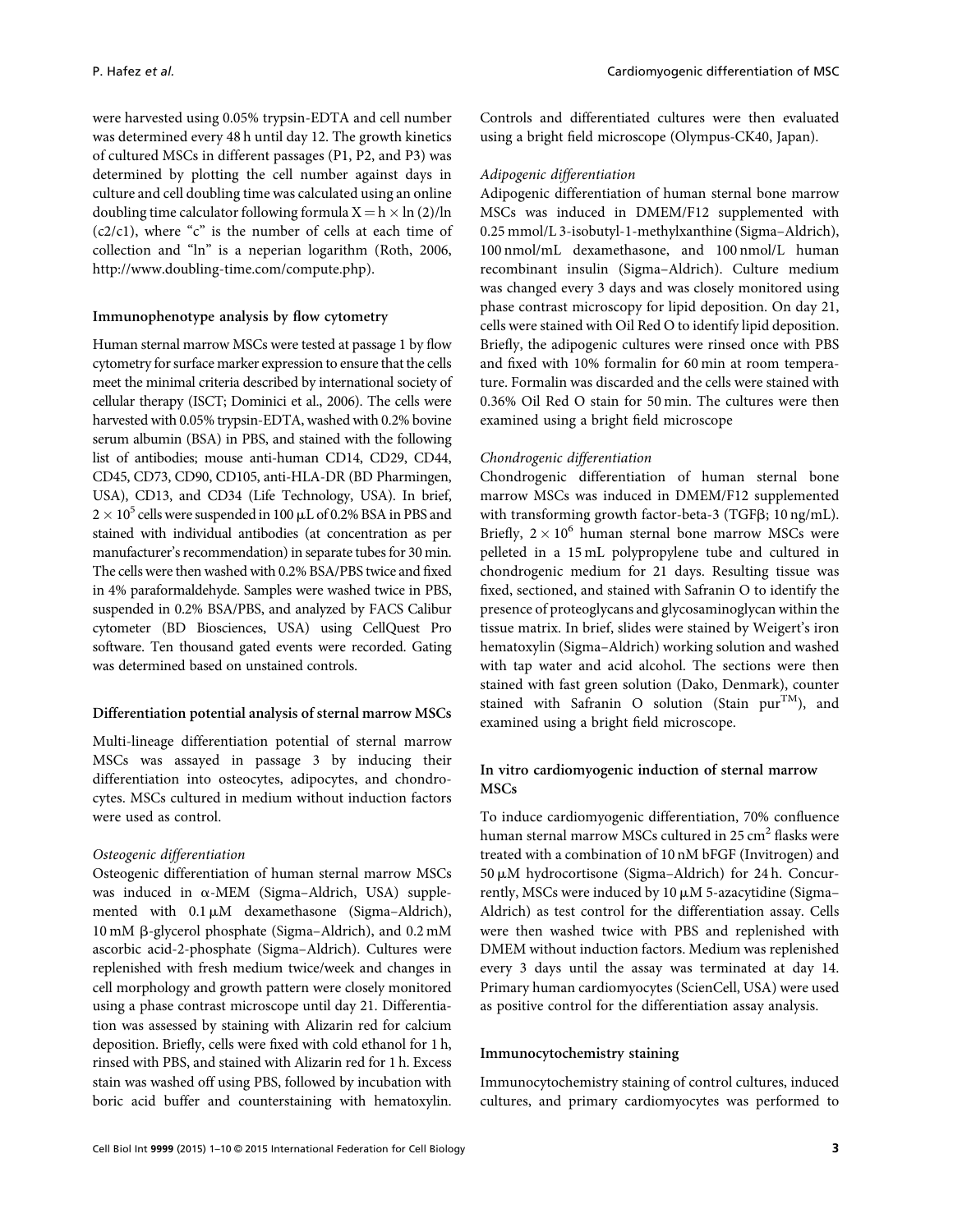examine the expression of cardiac troponin I (CTnI), cardiac troponin C (CTnC), and cardiac connexin43 (Cnx43; 1:300 dilution; Abcam, USA). Briefy, cells were fxed with 4% paraformaldehyde (Sigma–Aldrich) for 30 min at room temperature followed by permeabilization with 0.1% Triton X-100 (Invitrogen) in PBS for 5 min. Cells were then incubated with 10% goat serum for 1 h at  $37^{\circ}$ C to block nonspecifc binding of antibodies. Subsequently, cells were incubated with primary antibodies at  $4^{\circ}$ C overnight, followed by washing twice with PBS and incubation with appropriate secondary antibodies (Invitrogen) at room temperature for 2 h. Nuclei were counterstained with  $0.1 \,\mu$ g/mL of DAPI (Invitrogen) for 5 min and imaged with a fuorescence microscope (Nikon, Japan).

# Flow cytometry

Percentage of cells expressing cardiac markers after differentiation was estimated by flow cytometry. In brief, cells were fxed with 4% paraformaldehyde (Sigma– Aldrich) for 30 min at room temperature followed by permeabilization with 0.1% Triton X-100 (Invitrogen) in PBS for 5 min. Cells were then incubated with 10% goat serum for 1 h at  $37^{\circ}$ C to block non-specific binding of antibodies. Subsequently, cells were incubated with primary antibodies for CTnI, CTnC, and Cnx43 (1:200 dilution; Abcam), at room temperature for 1 h, followed by washing twice with PBS, and incubation with appropriate secondary antibodies (Invitrogen) at room temperature for 1 h. The cells were subsequently washed once with PBS and suspended in 300 µL of 0.2% BSA in PBS. Flow cytometry analysis was performed on BD FACS Calibur<sup>M</sup> flow cytometer (BD, USA) equipped with BD CellQuestPro $T^{M}$ software (BD). Controls stained with secondary antibodies alone were used to negate the non-specifc binding and defne the gating.

# Quantitative real time polymerase chain reaction (qRT-PCR)

Total RNA was extracted with Trizol Reagent (Gibco, USA) from untreated MSCs, cardiomyogenic induced MSCs, and primary cardiomyocytes. Two-step qRT-PCR for cardiomyocyte specifc genes; cardiac troponin C and cardiac troponin T were performed using iScript<sup>TM</sup> cDNA Synthesis Kit followed by amplification using  $iQ^{TM}$  SYBR<sup>®</sup> Green Supermix (BioRad, USA) on MyiQ<sup>TM</sup>iCycler Real-Time PCR Detection System (BioRad) as per kit instructions. Relative quantifcation of the gene expression was performed using the  $\Delta C_t$  method. Housekeeping gene glyceraldehyde phosphate dehydrogenase (GAPDH) was used for internal normalization. Primer sequences are shown in Supplementary Table S1.

# Statistical analysis

Data are presented as mean  $\pm$  standard deviation (SD) and statistical signifcance was analyzed by ANOVA using SPSS version 20.

# **Results**

# Morphology and growth properties of sternal marrow cultures

The morphological, phenotypic, and growth kinetic characteristics of sternal marrow MSCs were studied to understand their physiological and growth properties that were important for the design of downstream experiments. MSCs cultures of passages 1–3 were used in this study and the cells were routinely sub-cultured before reaching 90% confuence to maintain ideal growth environment. As a general evaluation of culture quality, cell viability and growth kinetics were determined using trypan blue exclusion assay, and cell morphology was monitored using phase contrast microscopy. At passage 0, the cells were short and spindle in shape, which then grew into distinct small colonies. The cells were trypsinized and re-plated into new flask when they reached  $\sim$ 90% confluence. In passage 1, the cells were in quiescent state (lag phase) till day 4 and then divided quickly until day 10 (Figure 1a). By day 10, the cells entered stationary phase as indicated by the slowdown in cell proliferation rate. The growth pattern of MSCs at passages 2 and 3 was similar to those of passage 1, except having a shorter lag phase (2 days). Doubling time of MSCs at different passages was also determined and shown in Supplementary Table S2.

# Multi-lineage differentiation of human sternal marrow **MSCs**

Sternal marrow MSCs were tested for differentiation into the three main cell lineages: osteocyte, adipocyte, and chondrocyte. In adipogenic differentiation assay, lipid droplets appeared inside the cells by day 7. At day 21, these droplets increased in numbers and formed clusters of shiny oily appearances and stained positive with Oil red O confrming the lipid deposition (Figure 1b). Cells cultured in osteogenic medium displayed small stratifedlike cluster of cells starting from day 10. At day 21, osteogenic differentiation was confrmed by Alizarin Red staining to detect calcium deposits (Figure 1c). Chondrogenic differentiation was achieved by culturing the cells in 15 mL tube in optimized chondrogenic medium. At day 21, staining with safranin O detected the presence of proteoglycans and glycosaminoglycan deposition (Figure 1d).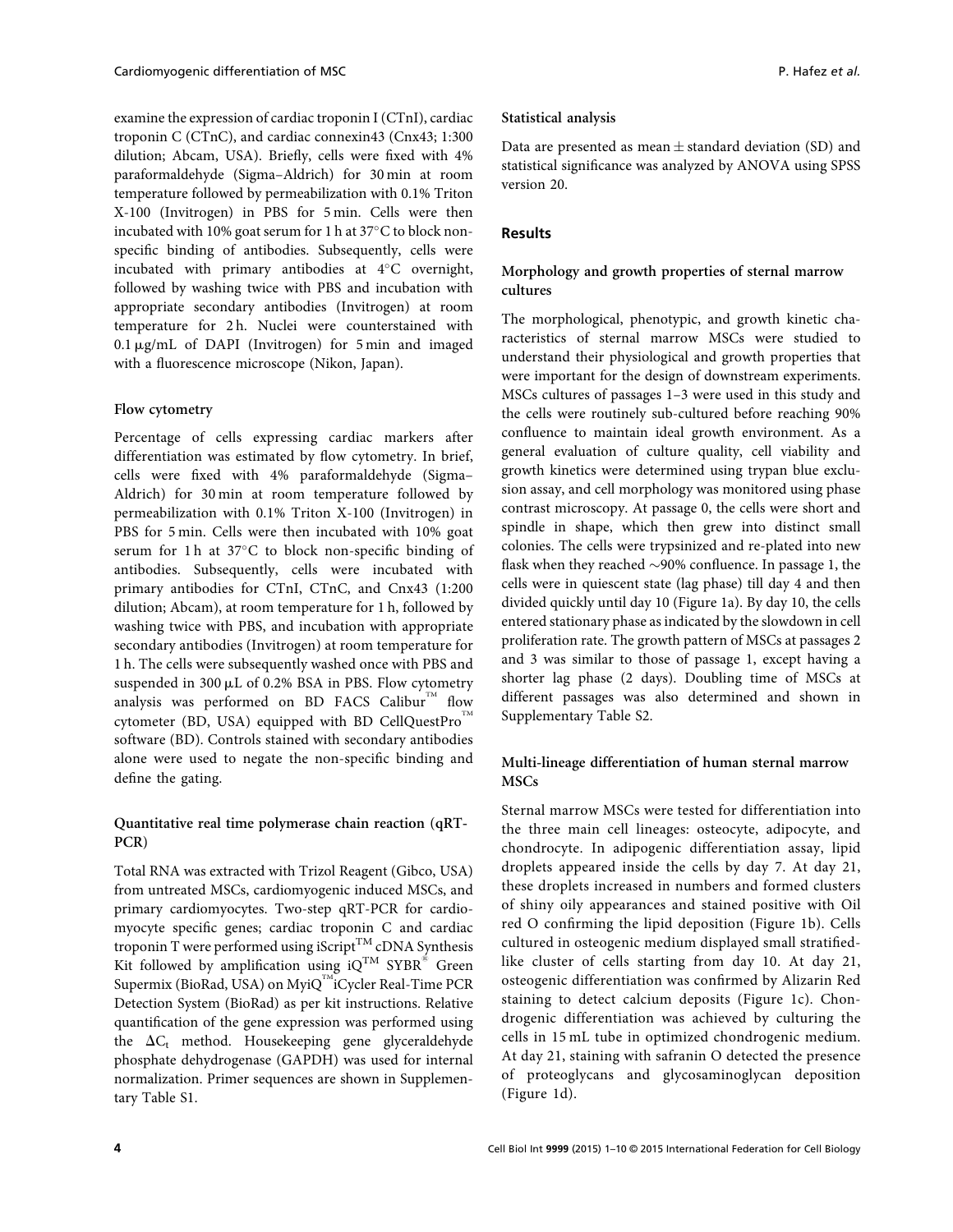

**Figure 1** Characterization of sternal marrow MSC. (a) Growth curve of human sternal marrow MSCs in culture in the initial three passages. Results are presented as mean ± SD from six biological replicates. (b-d) Tri-lineage differentiation of human sternal marrow MSCs. Oil red O (b), alizarin red (c), and safranin O (d) staining demonstrating the tri-lineage differentiation potential of sternal marrow MSC. (e) Flow cytometry histograms show the expression levels CD13, CD29, CD44, CD73, CD90, CD105, CD14, CD34, CD45, and HLA-DR. The numbers on the top right corner indicate percentage of positive cells. (b–e) Results are from a representative of three independent experiments.

# Immunophenotypic characterization of human sternal marrow MSCs

Immunophenotyping of passage 1 MSCs were performed using a panel of markers based on the ISCT guidelines. Flow cytometric analysis confrmed the presence of MSCs in sternal marrow cultures as more than 95% of cells expressed CD13, CD29, CD44, CD73, CD90, and CD105, and less than 5% of cells expressed CD14, CD34, CD45, and the immune activation marker HLA-DR (Figure 1e; Supplementary Table S3).

# In vitro cardiomyogenic differentiation of human sternal marrow MSCs

Sternal marrow MSCs were differentiated with 5-azacytidine or with combination of bFGF and hydrocortisone. MSCs expressed cardiac specifc markers in both treatment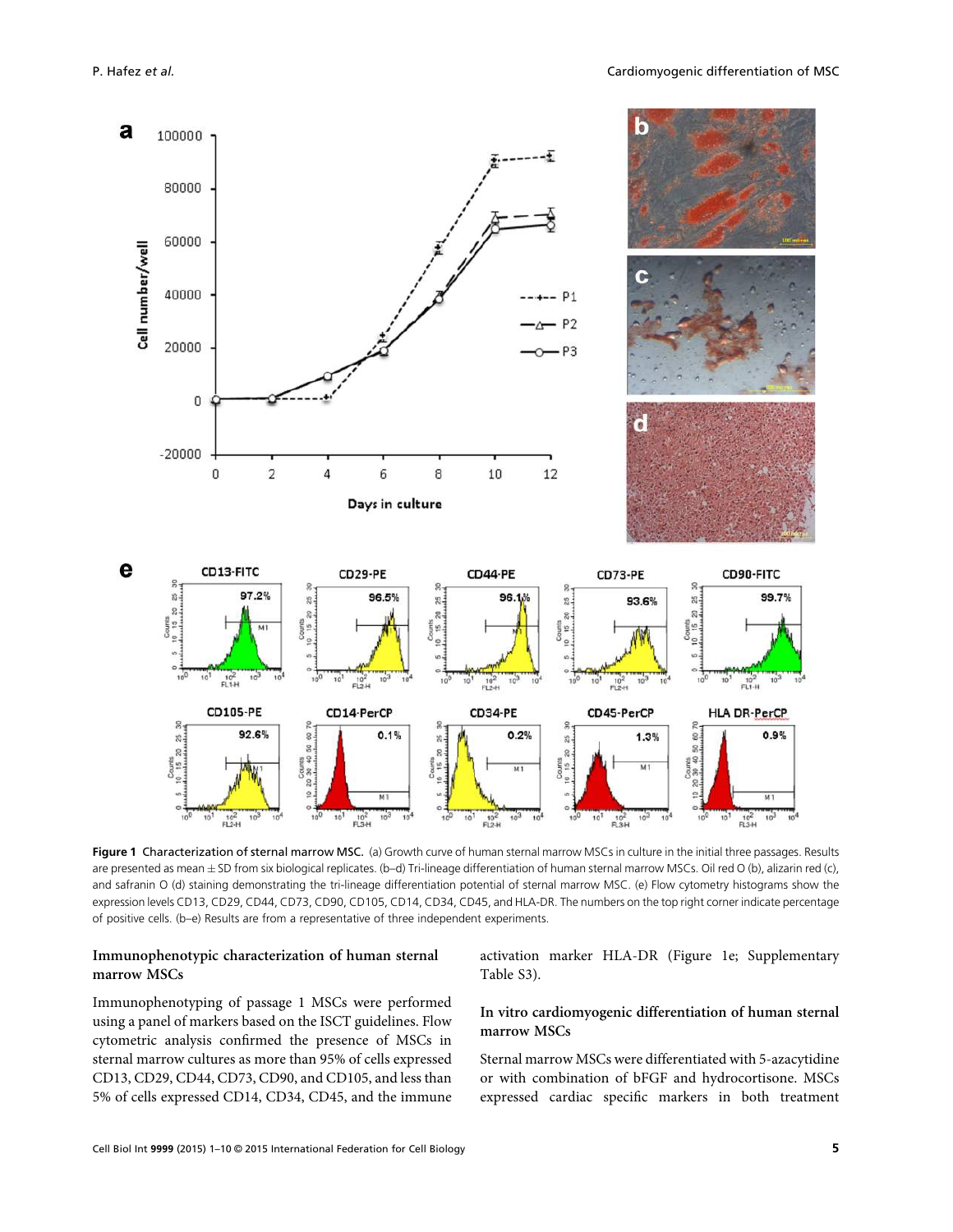conditions. Immunofuorescence analysis detected the expression of CTnI and CTnC in cells induced with bFGF and hydrocortisone (Figures 2a–h). Expression pattern and intensity of these cardiac markers were similar to that of 5 azacytidine induced MSCs and cultured primary human cardiomyocytes. Similarly, 5-azacytidine and bFGF and hydrocortisone induced the MSCs to express cardiac intracellular gap junction protein Cnx43 (Figures 2i–l) and the expression pattern was similar to that of in primary cardiomyocytes. Expression of all three markers was not detected in non-induced MSCs.

Flow cytometric evaluation of the differentiated cells was performed to compare the effciency of the two different differentiation methods tested here. Staining for CTnC, CTnI, and Cnx43 revealed that stimulation with bFGF and hydrocortisone induce cardiomyogenic differentiation of MSC (Figure 3) with a marginal non-signifcant superior effciency compared to induction using 5-azacytidine. bFGF plus hydrocortisone stimulation induced expression of CTnC and CTnI in approximately 50% of MSC compared to 40% in those induced by 5-azacytidine (Supplementary Figure S1). It is also noteworthy that  $bFGF + hydrocortisone$ stimulation successfully induced Cnx43 expression in  $13.96 \pm 0.45\%$  ( ${}^*P$  < 0.05, versus non-induced controls) of cells, whereas 5-azacytidine induced Cnx43 only in 7.89  $\pm$  1.23% cells.

Cardiomyogenic differentiation of MSCs was also evaluated in mRNA level by determining the expression of CTnC and CTnT using qRT-PCR. Expressions of CTnC and CTnT were signifcantly up-regulated in both induced human sternal marrow MSCs groups compared to the noninduced controls (Figure 4). However, no signifcant differences in the expression of these cardiac markers were detected between the induced groups, indicating that bFGF and hydrocortisone induction can be used as an alternative induction cocktail in place of the widely used 5 azacytidine method.

# **Discussion**

Enumeration of bone marrow is normally performed from either iliac bones or femur due to the availability of relatively large volume of marrow in these sites. Though bound with the constraint of small volume, sternum is considered as an equally good source of bone marrow MSCs, as their cell division cycle and proliferative features are comparable to the cells from iliac bones (Harker et al., 1983). In this study, we have shown that human mesenchymal stem cells can be isolated from sternal marrow aspiration of patients undergoing CABG. Instead of discarding during the sternotomy procedure, marrow can be aspirated using a small bone marrow aspiration needle. This approach has additional benefts of avoiding a second round of anesthesia and associated discomfort. In addition, the isolation of bone marrow through the same incision line of CABG reduces the risk of contamination.



**Figure 2** Immunocytochemical staining of structural cardiac markers. Induction with bFGF, hydrocortisone combination induced the expression of CTnC (b), CTnI (f), and Cnx43 (j) in MSCs. MSCs induced with 5-azacytidine (a, e, i) also expressed all three markers. Primary human cardiomyocytes and non-induced MSCs were used as positive and negative controls, respectively. Cells were double stained with cytoplasmic actin (green, AF 488) and connexin 43 (red, AF594) in i–l. DAPI was used as a counter stain in all samples. Results are from a representative of three independent experiments.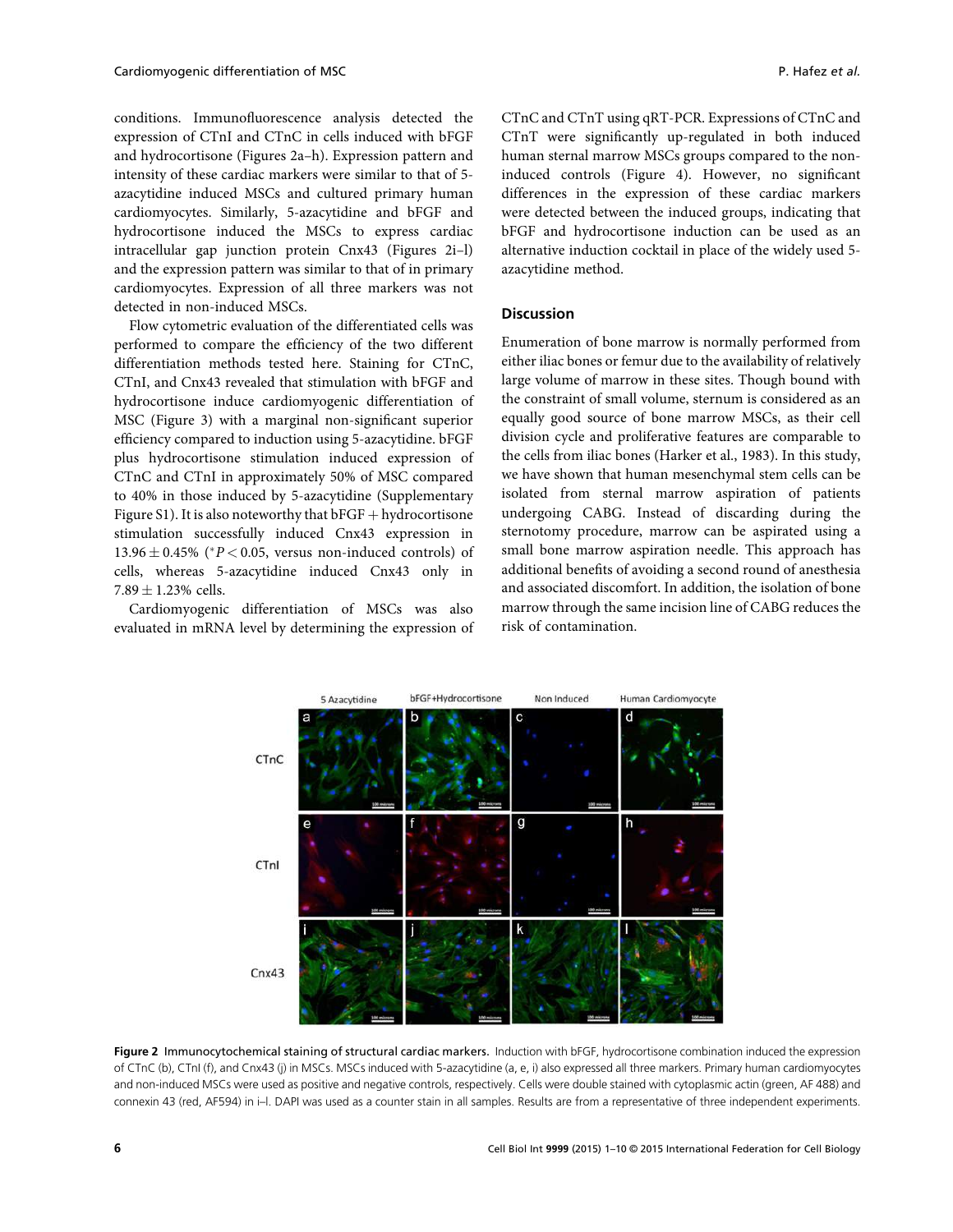

**Figure 3** Flow cytometric evaluation of cardiac markers. Stimulation with bFGF, hydrocortisone combination induced the expression of CTnC (b), CTnI (f), and Cnx43 (j) in MSCs. MSCs induced with 5-azacytidine (a, e, i) also expressed all three markers. Primary human cardiomyocytes and noninduced MSCs were used as positive and negative controls, respectively. The numbers on the top right corner indicate percentage of positive cells. Results are from a representative of three independent experiments.

We used the conventional ficoll paque density gradient approach to separate the mononuclear cells, followed by selection of MSCs based on their plastic adherence. Consistent with previous reports, MSCs isolated from sternal marrow expressed classic MSCs markers (CD13,



**Figure 4** qRT-PCR evaluation of cardiac genes. Cardiac troponin C and T gene expressions were only detected in the induced groups, with no significant differences compared to human cardiomyocytes. Results are presented as mean  $\pm$  SD from three biological replicates.

CD14, CD34, CD45, and immune activation marker (HLA-DR). The isolated MSCs also exhibited potential to differentiate into the three main mesodermal lineages, osteocyte, adipocyte, and chondrocyte. These results clearly showed that the cells isolated from sternal marrow met the minimal criteria for defning mesenchymal stem cells, which included plastic adherence, high expression  $($ >95%) of CD105, CD73, CD90, lack of  $(\leq$ 2%) CD45, CD34, CD14, and HLA class II, and potential to differentiate to osteoblast, adipocytes, and chondroblasts (Pittenger et al., 1999; Gronthos et al., 2003; Dominici et al., 2006; Hsu et al., 2010).

CD24, CD44, CD73, CD90, and CD105) and were devoid of

Another important question we addressed in the present study is, whether the isolated MSCs have the potential to differentiate toward cardiomyocyte phenotype in vitro. Previous studies have reported the ability of human marrow MSCs to differentiate into the cardiomyogenic lineage (Antonitsis et al., 2007, 2008). Several investigators have demonstrated the ability of 5-azacytidine to induce animal and human MSCs in vitro to cardiogenic lineage (Wakitani et al., 1995; Antonitsis et al., 2007, 2008; Hsu et al., 2010;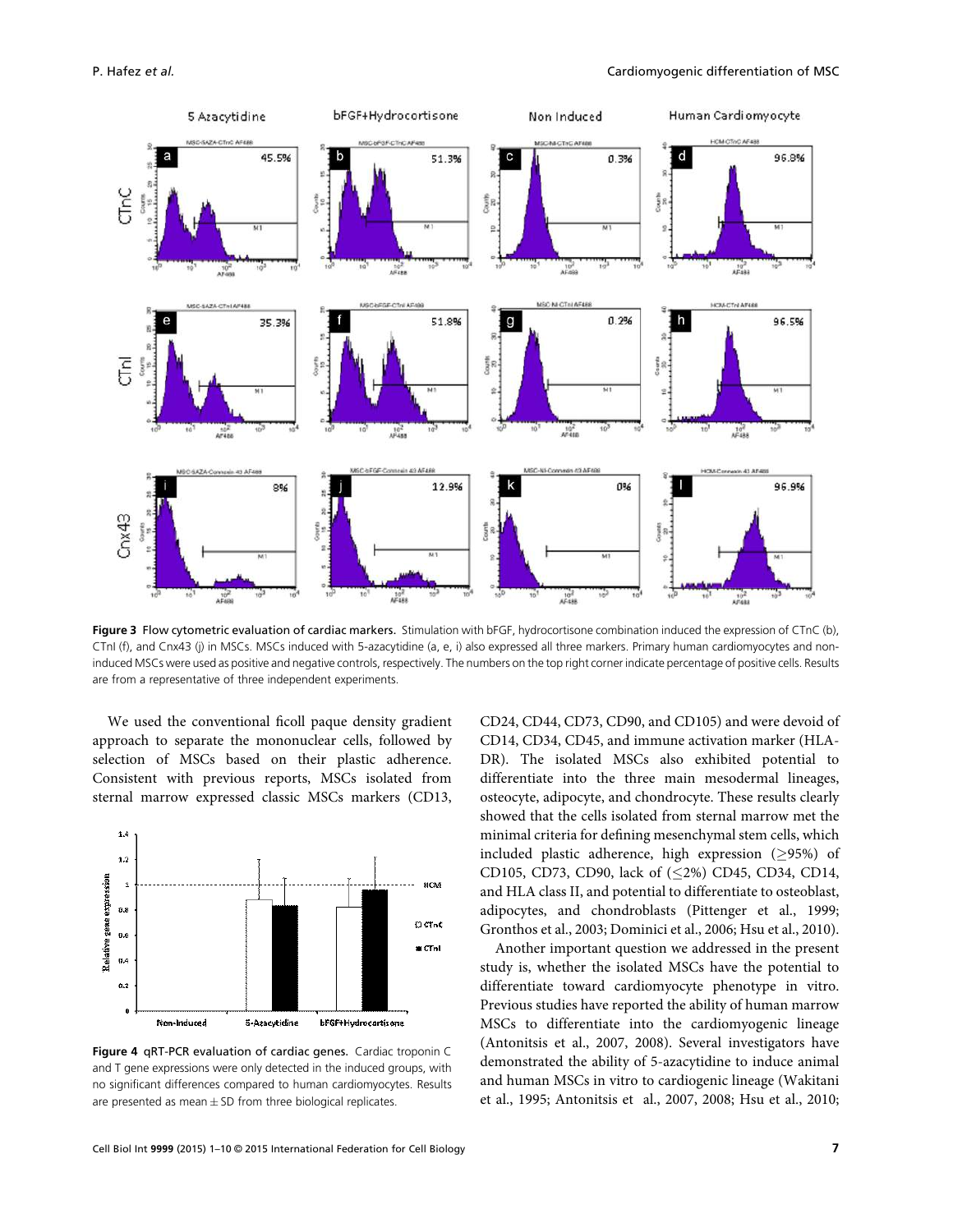HassanHeidari et al., 2013). Consistent with their fndings, MSCs were successfully differentiated into cardiomyocytes as characterized by the expression of cardiac markers in both protein and mRNA levels. Considering the challenges in moving 5-azacytidine-induced cardiomyocytes into clinic due to the potential carcinogenic hazard, we sought to elucidate a safer method for induction of MSCs into cardiomyocytes. Among the numerous growth factors used in differentiation of stem cells, bFGF and hydrocortisone were selected due to their role in maintenance and differentiation of mesodermal cells. For example, bFGF has been reported to play a signifcant role in driving mesodermal cells to cardiomyogenic lineage during embryogenesis (Solloway and Harvey, 2003; Mummery et al., 2012; D'Amario et al., 2014). However, Khezri et al. (2007) evaluated the possible biological role of bFGF in the differentiation of mouse ESCs into cardiomyocytes and narrated that bFGF alone is incapable of inducing the development of cardiomyocytes, indicating that combination with other factors is necessary for cardiomyocyte differentiation. Hydrocortisone has been found to play a critical role in the regulation of cardiomyocyte proliferation (Vindigni et al., 2013) and cell differentiation toward the myogenic lineages (Zuk et al., 2002). In addition, our own unpublished results showed that in combination, bFGF and hydrocortisone successfully induce differentiation of sheep marrow MSCs into cardiomyocytes.

In the present study, we compared the differentiation of MSCs into cardiomyocytes upon induction with a combination of bFGF and hydrocortisone to that of 5-azacytidine. Immunocytochemistry staining of cardiac specifc markers, CTnC, CTnI, and Cnx43 revealed that MSCs treated with both differentiation protocols demonstrated the presence of these markers in a pattern identical to primary human cardiomyocytes (positive control). Flow cytometric evaluation revealed that induction with bFGF and hydrocortisone consistently induces differentiation of approximately 50% of MSC to  $CTnC^+/CTnI^+$  cardiomyocytes. It is also noteworthy that our protocol stands superior in induction of the expression of Cnx43; a gap junctional protein shown to play critical role in cardiac  $Ca^{2+}$  uptake and cardiac development (Eckardt et al., 2004). An earlier report using lower concentration of 5-azacytidine  $(5 \mu M)$  to induce cardiomyocytes differentiation failed to stimulate the expression of Cnx43 (Hsu et al., 2010). In addition, the differentiated cells expressed cardiac specifc genes in levels comparable to human cardiomyocytes indicating that combination of bFGF and hydrocortisone can be used as an alternative induction cocktail for the successful differentiation of MSCs into cardiomyocytes. However, none of the differentiation protocols used in the present study induced contractile functions in the differentiated cells. This is inconsistent with earlier reports (Makino et al., 1999; Liu et al., 2003;

Antonitsis et al., 2007). This discrepancy may be due to the differences in the age of MSC donors, concentration of induction factor, duration of induction, and total duration in culture before end point analysis. Although the present study did not address functionality of differentiated cells, we postulate that the cells might be functional because of the expression of gap junction protein Cnx43. It is possible that prolonging the duration in culture might facilitate the complete differentiation of MSC and might lead to acquisition of functional properties of cardiomyocytes including contractile function.

In summary, we proved that sternal marrow is an ideal source of MSCs, whereby highly pure MSCs with excellent growth kinetics can be isolated and expanded in vitro. Futhermore, the MSCs demonstrated the plasticity to differentiate into adipogenic, chondrogenic, and osteogenic lineages. We also demonstrated the efficacy of combined treatment of bFGF and hydrocortisone in inducing MSCs differentiation into cardiomyogenic lineage is comparable to the conventional 5-azacytidine mediated differentiation.

### **Conclusion**

Sternal marrow is an ideal source of MSCs, whereby highly pure MSCs with excellent growth kinetics can be isolated and expanded in vitro, sternal marrow MSC can be differentiated to cardiomyocytes with combinatory stimuli of bFGF and hydrocortisone. This novel differentiation method can be used as an alternative induction method for cardiomyogenic differentiation of MSCs for future clinical applications.

# Conflicts of interest

The authors declare that there is no confict of interests regarding the publication of this article.

### **Acknowledgments and funding**

This work was supported by research grants UKM-DLP-2012-008, FF-385-2011, and ArusPerdana (AP-2013-015) from the National University of Malaysia (UKM).

### **Author contribution**

PH collected the samples, performed the experiments, analyzed the data, and wrote the manuscript. SJ optimized the fow cytometry analysis, analyzed the data, and wrote the manuscript. SRC, MHN, and RBHI designed the experiments and made critical comments on the manuscript. RBHI and RARM conceived the study, obtained funding for the work, and analyzed the data. All authors read and approved the fnal draft.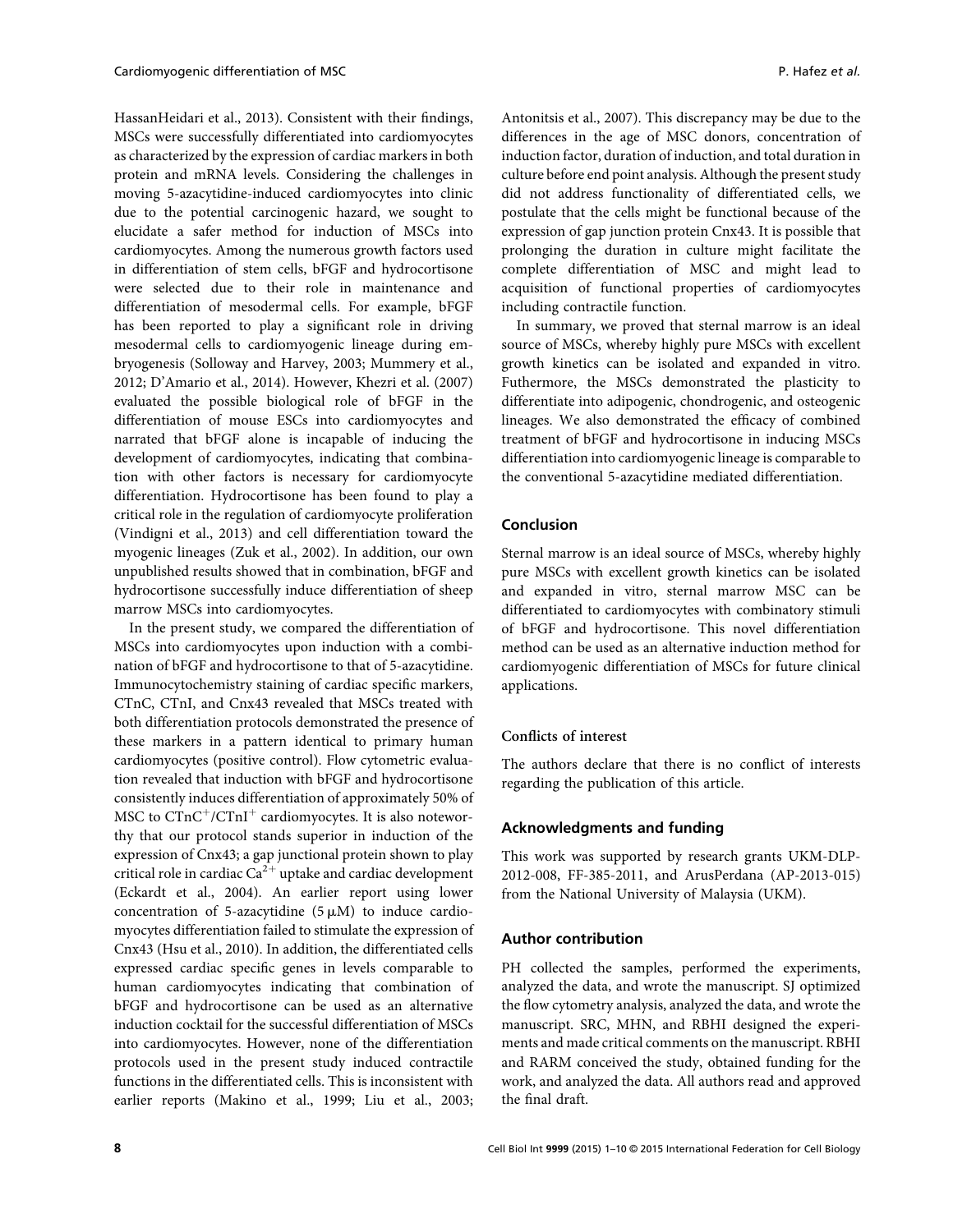### **References**

Abarbanell AM, Coffey AC, Fehrenbacher JW, Beckman DJ, Herrmann JL, Weil B, Meldrum DR (2009) Proinfammatory cytokine effects on mesenchymal stem cell therapy for the ischemic heart. Ann Thorac Surg 88: 1036–43.

Alagesan S, Griffn MD (2014) Autologous and allogeneic mesenchymal stem cells in organ transplantation: what do we know about their safety and efficacy? Curr Opin Organ Transplant 19: 65–72.

Antonitsis P, Ioannidou-Papagiannaki E, Kaidoglou A, Papakonstantinou C (2007) In vitro cardiomyogenic differentiation of adult human bone marrow mesenchymal stem cells. The role of 5-azacytidine. Interact Cardiovasc Thorac Surg 6: 593.

Antonitsis P, Ioannidou-Papagiannaki E, Kaidoglou A, Charokopos N, Kalogeridis A, Kouzi-Koliakou K, Kyriakopoulou I, Klonizakis I, Papakonstantinou C (2008) Cardiomyogenic potential of human adult bone marrow mesenchymal stem cells in vitro. Thoracic Cardiovasc Surg 56: 77.

Asumda FZ, Chase PB (2012) Nuclear cardiac troponin and tropomyosin are expressed early in cardiac differentiation of rat mesenchymal stem cells. Differentiation 83: 106–15.

Asumda FZ (2013) Towards the development of a reliable protocol for mesenchymal stem cell cardiomyogenesis. Stem Cell Discov 3: 13–21.

Banf A, Muraglia A, Dozin B, Mastrogiacomo M, Cancedda R, Quarto R (2000) Proliferation kinetics and differentiation potential of ex vivo expanded human bone marrow stromal cells: implications for their use in cell therapy. Exp Hematol 28: 707-15.

Carr BI, Reilly JG, Smith SS, Winberg C, Riggs A (1984) The tumorigenicity of 5-azacytidine in the male Fischer rat. Carcinogenesis 5: 1583–90.

Cavaliere A, Bufalari A, Vitali R (1987) 5-Azacytidine carcinogenesis in BALB/c mice. Cancer Lett 37: 51–8.

D'Amario D, Leone AM, Iaconelli A, Luciani N, Gaudino M, Kannappan R, Manchi M, Severino A, Shin SH, Graziani F (2014) Growth properties of cardiac stem cells are a novel biomarker of patients' outcome after coronary bypass surgery. Circulation 129: 157–72.

Dawn B, Stein A, Urbanek K, Rota M, Whang B, Rastaldo R, Torella D, Tang X, Rezazadeh A, Kajstura J (2005) Cardiac stem cells delivered intravascularly traverse the vessel barrier, regenerate infarcted myocardium, and improve cardiac function. Proc Natl Acad Sci USA 102: 3766.

Domingos PP, Fonseca PM, Nadruz W, Jr., Franchini KG (2002) Load-induced focal adhesion kinase activation in the myocardium: role of stretch and contractile activity. Am J Physiol Heart Circ Physiol 282: H556–64.

Dominici M, Le Blanc K, Mueller I, Slaper-Cortenbach I, Marini F, Krause D, Deans R, Keating A, Prockop D, Horwitz E (2006) Minimal criteria for defning multipotent mesenchymal stromal cells. The international society for cellular therapy position statement. Cytotherapy 8: 315–7.

Eckardt D, Theis M, Degen J, Ott T, Van Rijen H, Kirchhoff S, Kim J-S, de Bakker J, Willecke K (2004) Functional role of

connexin43 gap junction channels in adult mouse heart assessed by inducible gene deletion. J Mol Cell Cardiol 36: 101–10.

Franco D, Aránega A, Lozano-Velasco E (2011) Transcriptional networks of embryonic stem cell-derived cardiomyogenesis: INTECH open access publisher.

Giraud G, Louey S, Jonker S, Schultz J, Thornburg K (2006) Cortisol stimulates cell cycle activity in the cardiomyocyte of the sheep fetus. Endocrinology 147: 3643.

Gronthos S, Zannettino AC, Hay SJ, Shi S, Graves SE, Kortesidis A, Simmons PJ (2003) Molecular and cellular characterisation of highly purifed stromal stem cells derived from human bone marrow. J Cell Sci 116: 1827–35.

Hahn J-Y, Cho H-J, Kang H-J, Kim T-S, Kim M-H, Chung J-H, Bae J-W, Oh B-H, Park Y-B, Kim H-S (2008) Pre-treatment of mesenchymal stem cells with a combination of growth factors enhances gap junction formation, cytoprotective effect on cardiomyocytes, and therapeutic efficacy for myocardial infarction. J Am Coll Cardiol 51: 933–43.

Han X, Wan Q, Wu W, Zheng A, Li L, Liu X (2011) [Activin A and BMP-4 induce cardiomyocyte-like cells differentiation of human amniotic epithelial cells]. Sheng wu yi xue gong cheng xue za zhi= Journal of biomedical engineering= Shengwu yixue gongchengxue zazhi 28: 1217–22.

Harker G, Zbroja R, Wass J, Vincent P, Stephens F (1983) Cell cycle homogeneity in bone marrow samples from different sites: flow cytometric evaluation of multiple samples from sheep. Exp Hematol 11: 1037–41.

HassanHeidari M, Noruzian M, Namjo Z, Frahani R, Ebrahimi A, Bandepour M, Bahrami Z (2013) Human mesenchymal stem cells differentiation to skeletal muscle cells in vitro study. J Basic Appl Sci Res 3(8):156–64.

Holliday R (1991) Mutations and epimutations in mammalian cells. Mutat Res 250: 351–63.

Hsu CP, Wang JS, Hung SC, Lai ST, Weng ZC, Chiu RCJ (2010) Human sternal mesenchymal stem cells: isolation, characterization and cardiomyogenic differentiation. Acta Cardiologica Sinica 26: 242–52.

Khezri S, Valojerdi MR, Sepehri H, Baharvand H (2007) Effect of basic fbroblast growth factor on cardiomyocyte differentiation from mouse embryonic stem cells. Saudi Med J 28: 181.

Labovsky V, Hofer E, Feldman L, Fernández Vallone V, Garcia Rivello H, Bayes-Genis A, Hernando Insua A, Levin M, Chasseing N (2010) Cardiomyogenic differentiation of human bone marrow mesenchymal cells: role of cardiac extract from neonatal rat cardiomyocytes. Differentiation 79: 93–101.

Lin GS, Lu JJ, Jiang XJ, Li XY, Li GS (2004) Autologous transplantation of bone marrow mononuclear cells improved heart function after myocardial infarction. Acta Pharmacol Sin 25(7): 876–86.

Liu Y, Song J, Liu W, Wan Y, Chen X, Hu C (2003) Growth and differentiation of rat bone marrow stromal cells: does 5-azacytidine trigger their cardiomyogenic differentiation? Cardiovasc Res 58:460–8.